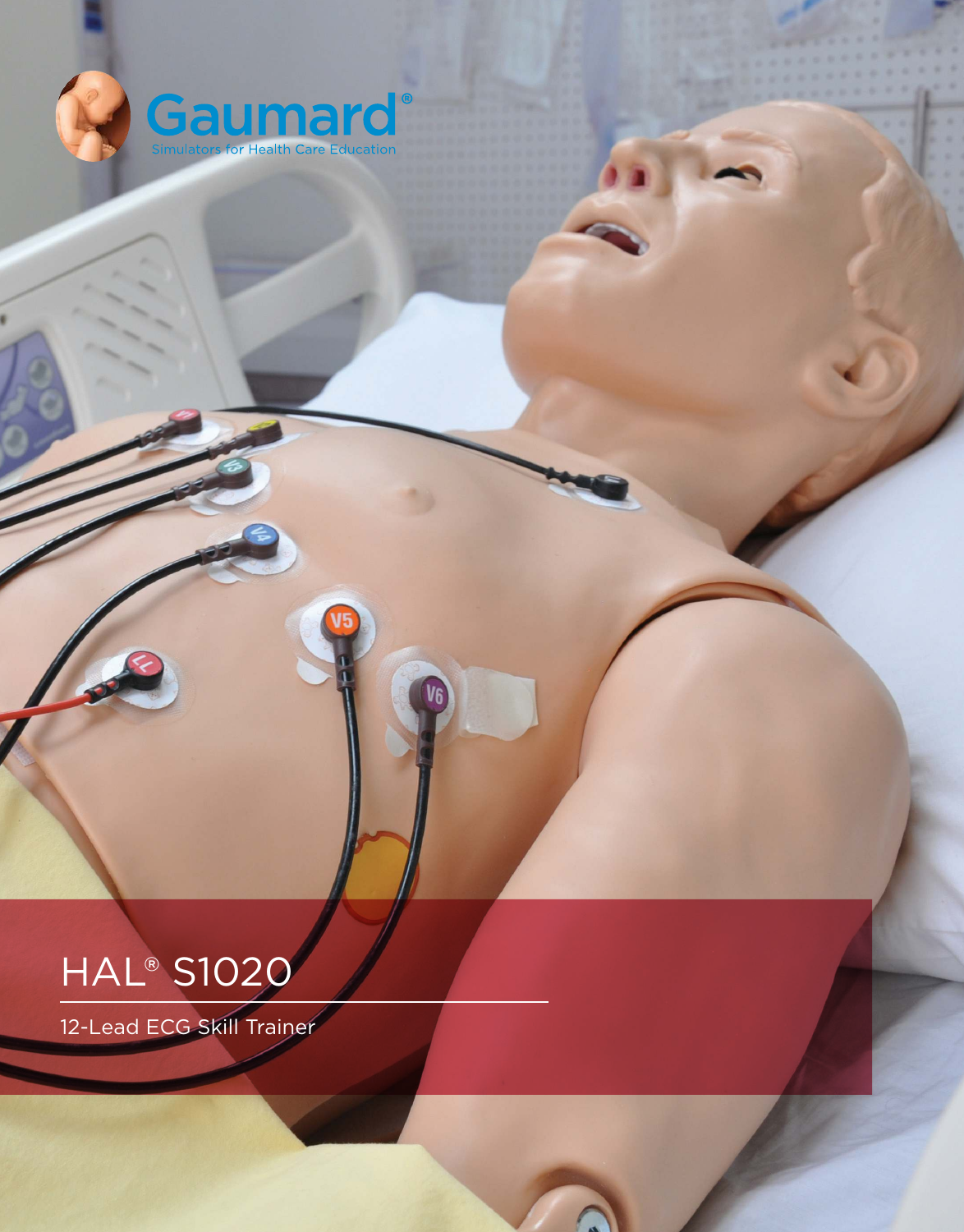## 12 Lead ECG simulator with integrated myocardial infarction model



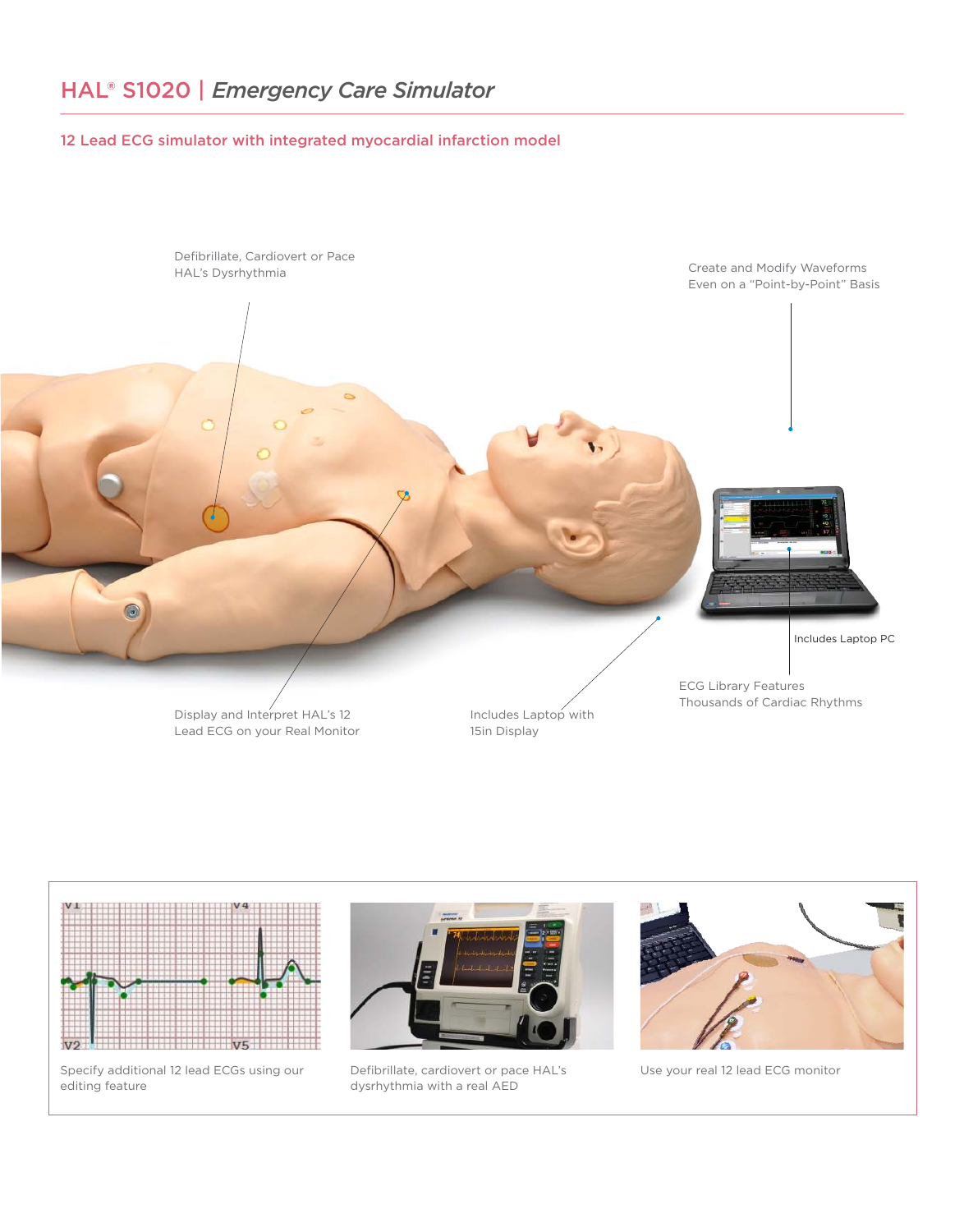# HAL® S1020 | *Emergency Care Simulator*



S1020 User interface displaying two dynamic ECG waveforms and 12 lead strip



Rhythm editor allows you to create and modify waveforms even on a "point-by-point" basis. Editor is so accurate; a REAL defibrillator will correctly interpret resulting waveform